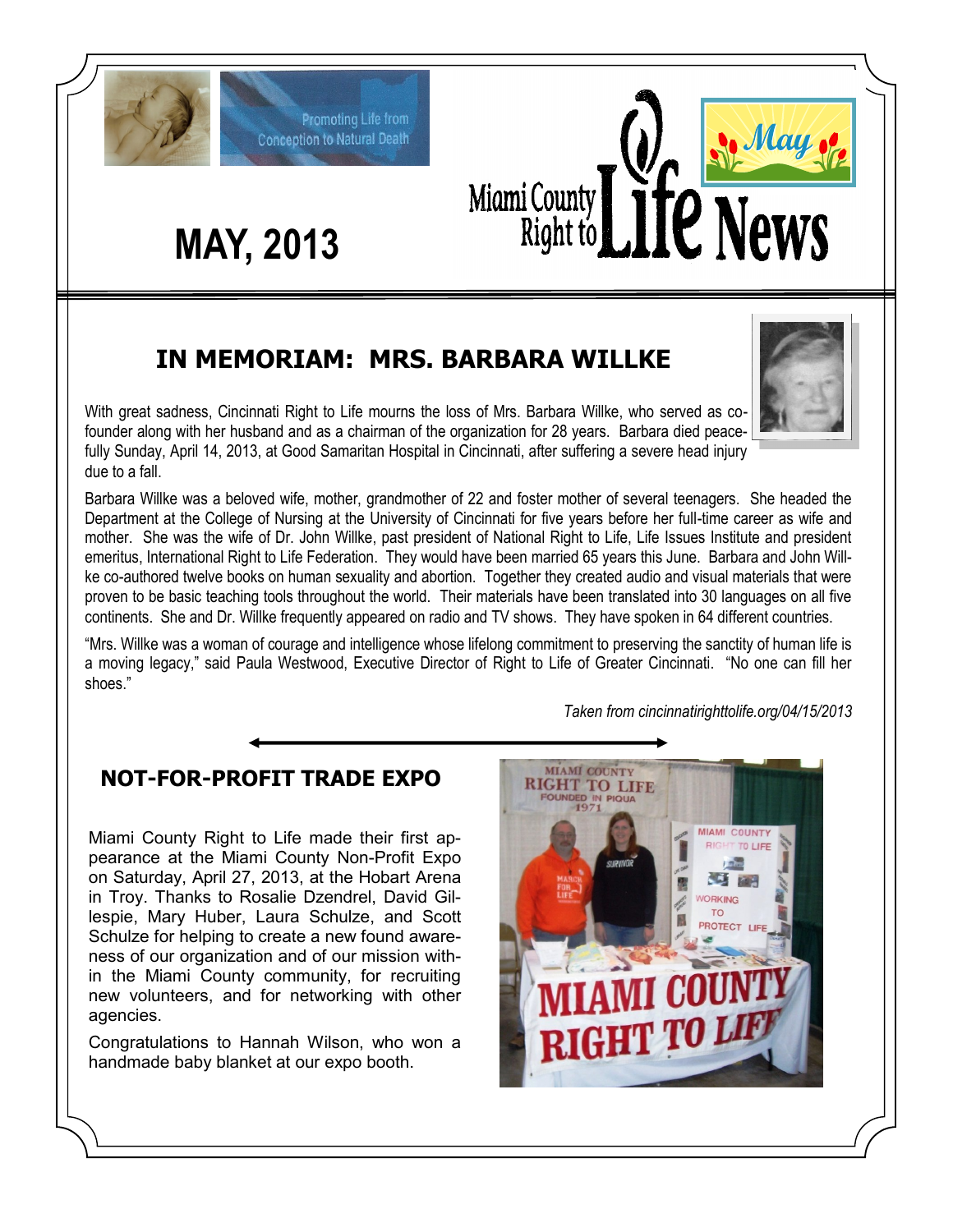## **UPCOMING EVENTS**

#### **MAY**









**MEMORIAL DAY PARADE** Takes place in **Piqua** on **Monday, May 27, 2013**. For more information, please contact Dave Enneking at 937- 339-3198.

### **JUNE**

**STRAWBERRY FESTIVAL June 1 and June 2, 2013, Troy, Ohio** For more information or to volunteer at the MCRTL booth, please contact Mary Jo Enneking at 937-339-3198.

# **AUGUST**

**MIAMI COUNTY FAIR August 9-15, 2013** For more information, contact Mary Jo Enneking at 937-339-3198.

#### **SEPTEMBER**

**PIQUA HERITAGE FESTIVAL August 31 - September 2, 2013** - Sat. and Sun., 10 a.m.- 8 p.m.; Monday 10 a.m.- 5 p.m.

## **DR. KERMIT GOSNELL**

**PENNSYLVANIA** "The jury in the Kermit Gosnell murder trial deliberated for a second day today and ended the day with no verdict. If sentenced for the convictions, Gosnell could face the death penalty following the convictions by the jury in Common Pleas Court in Philadelphia. Given the number of charges Gosnell faces, and the fact that Gosnell has a co-defendant the jury is considering for conviction as well, the jury may take a longer period of time to arrive at a verdict on each of the 250+ charges.

More information on *LifeNews.com*.

*Taken from LifeNews.com., 5-1-2013 Steven Ertelt*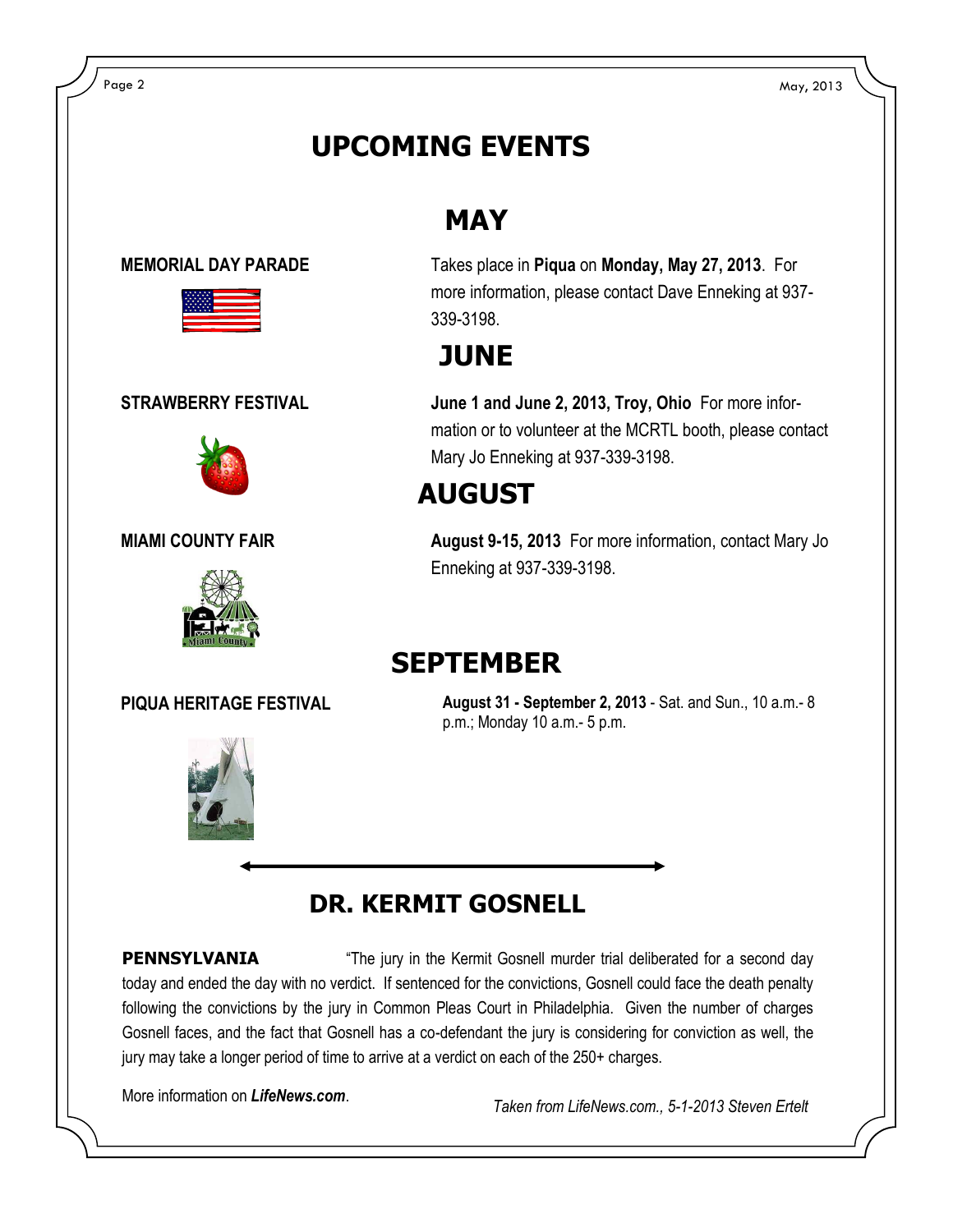| Page 3            | May, 2013                                                                                                                                                                                                                                                                                                                                                                                                                                                                                                                                                                                                                                                                                                                                                |
|-------------------|----------------------------------------------------------------------------------------------------------------------------------------------------------------------------------------------------------------------------------------------------------------------------------------------------------------------------------------------------------------------------------------------------------------------------------------------------------------------------------------------------------------------------------------------------------------------------------------------------------------------------------------------------------------------------------------------------------------------------------------------------------|
|                   | <b>NATIONAL PRO-LIFE NEWS</b>                                                                                                                                                                                                                                                                                                                                                                                                                                                                                                                                                                                                                                                                                                                            |
| <b>OREGON</b>     | "Oregon's state Senate is considering SB 490 which attacks pregnancy centers. On top of its un-<br>constitutionality, SB 490 has three provisions that are especially outrageous.                                                                                                                                                                                                                                                                                                                                                                                                                                                                                                                                                                        |
|                   | SB 490 would require pregnancy centers to give disclosures not once, not twice, but up to five<br>times for every client: on advertisements, on the center website, at the door, in the waiting<br>room, and once more before she can receive services.                                                                                                                                                                                                                                                                                                                                                                                                                                                                                                  |
|                   | SB 490 is full of vague language that will put pregnancy centers in constant fear of legal prob-<br>$\bullet$<br>lems. Disclosures must be "conspicuous" enough for regulators; if the pregnancy center gets<br>it wrong, there are fines of up to \$10,000 a week.                                                                                                                                                                                                                                                                                                                                                                                                                                                                                      |
|                   | SB 490's purported exemption for medical centers is practically non-existent. To qualify, the<br>center must 'employ' a medical professional, even though pregnancy centers typically rely on<br>volunteers so that they can offer free services."                                                                                                                                                                                                                                                                                                                                                                                                                                                                                                       |
|                   | Taken from LifeNews.com., 4-25-13, by William Saunders and Kelsey Hazzard                                                                                                                                                                                                                                                                                                                                                                                                                                                                                                                                                                                                                                                                                |
| <b>WISCONSIN</b>  | "Planned Parenthood is closing four abortion referral clinics in Wisconsin thanks to efforts by pro-<br>life advocates to get the state legislature to yank taxpayer funding; they are Shawano County clin-<br>ic, Beaver Dam, Johnson Creek and Chippewa Falls. Planned Parenthood blamed the elimination<br>of \$1 million in state funding for the group in the last budget. 'Planned Parenthood of Wisconsin is<br>the state's largest abortion provider and, nationally, refers over 90% of the pregnant women it sees<br>to abortion clinics,' said Barbara Lyons, Executive Director of Wisconsin Right to Life. The closure<br>of four feeders to Planned Parenthood's three Wisconsin abortion clinics is excellent news."                      |
|                   | Taken from LifeNews.com., 4-26-13, by Steven Ertelt                                                                                                                                                                                                                                                                                                                                                                                                                                                                                                                                                                                                                                                                                                      |
| <b>FLORIDA</b>    | Despite opposition from the Planned Parenthood abortion business, the Florida state Senate today<br>passed a bill unanimously that would provide medical care and legal protection for babies who are<br>born alive after failed abortions. The pro-life measure, HB 1129, ultimately cleared the House<br>Criminal Justice Subcommittee despite opposition from the abortion giant. The bill would require<br>that medical care be given to newborns, likely to be premature, who survive botched abortions.<br>The care would be given at a hospital and not at the abortion clinic. The state Senate supported<br>the bill (4-30-2013) on a 38-0 Senate vote. The pro-life bill now heads to Gov. Rick Scott, who is<br>expected to sign it into law. |
|                   | Taken from LifeNews.com., 4-30-2013, by Steven Ertelt                                                                                                                                                                                                                                                                                                                                                                                                                                                                                                                                                                                                                                                                                                    |
| <b>CALIFORNIA</b> | "Reverend Walter Hoye was convicted of violating Oakland California's 'bubble zone' ordinance;<br>this statute created a thirty-five-foot fixed buffer zone around driveways and entrances of repro-<br>ductive health care facilities. Hoye was charged and tried, even though no patient or person seek-<br>ing access to the clinic complained of his conduct. After Hoye served 30 days in jail and paid a<br>large fine, his unconstitutional conviction was overturned as a result of Life Legal Defense Founda-<br>tion efforts."                                                                                                                                                                                                                 |
|                   | Taken from LifeNews.com., 4-25-2013, by Tom Ciesielka                                                                                                                                                                                                                                                                                                                                                                                                                                                                                                                                                                                                                                                                                                    |
| <b>DELAWARE</b>   | Planned Parenthood clinic in Dover has temporarily suspended surgical abortions while the Wil-<br>mington affiliate has closed completely for cleaning and re-staffing according to Planned<br>Parenthood statements to the media and on their website. At least three employees, one thought<br>to be troubled abortionist Eric Schaff, have quit or been fired since dangerous conditions at the<br>facilities were exposed. This action makes Delaware the first state to be free from surgical abor-<br>tions for any significant period of time since the 1973 Roe v. Wade decision decriminalized abor-                                                                                                                                            |
|                   | tion.<br>Taken from LifeNews.com, 5/3/2013, by Cheryl Sullenger                                                                                                                                                                                                                                                                                                                                                                                                                                                                                                                                                                                                                                                                                          |
|                   |                                                                                                                                                                                                                                                                                                                                                                                                                                                                                                                                                                                                                                                                                                                                                          |